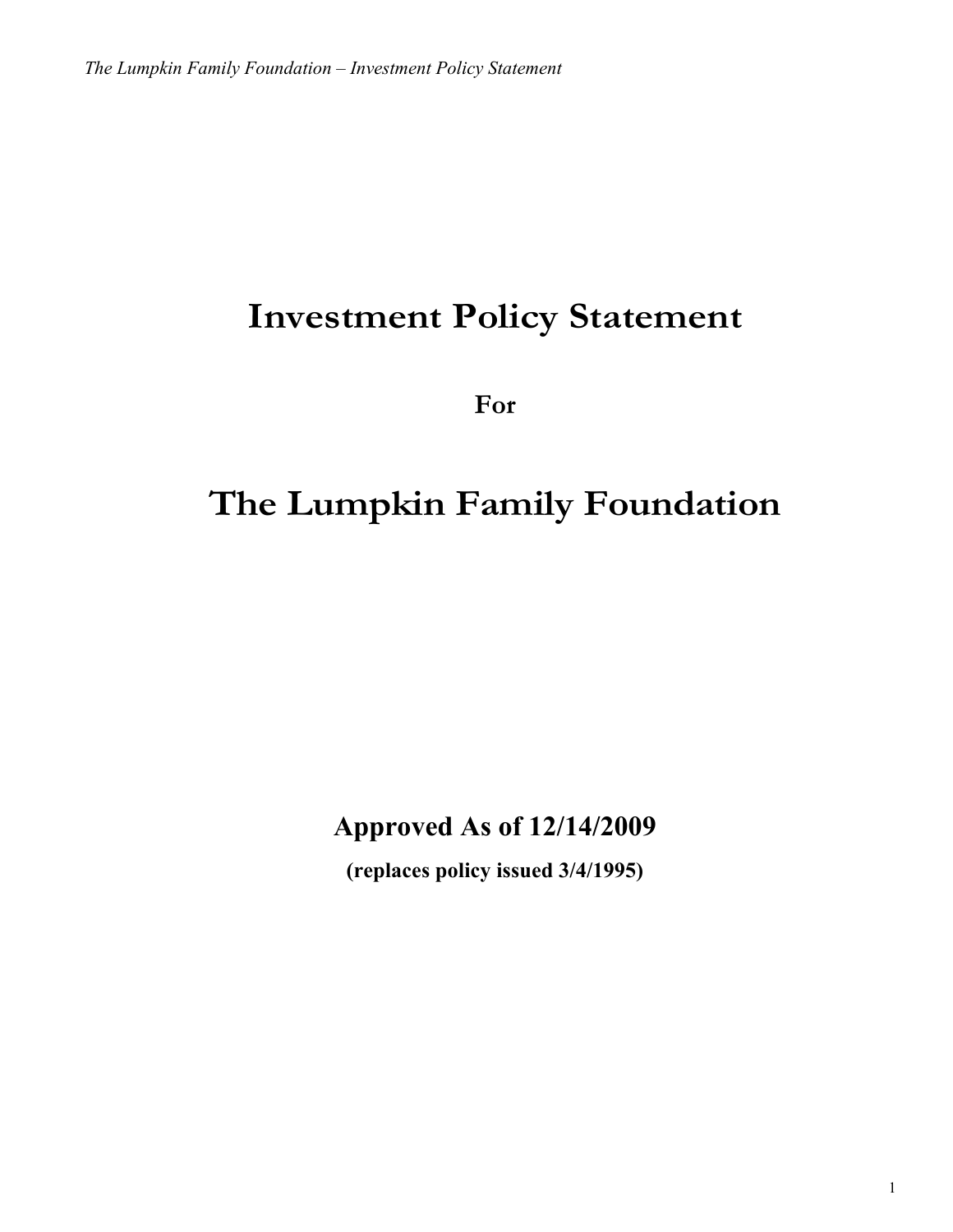## **TABLE OF CONTENTS**

| <b>Executive Summary</b>                                                                                                                                                                                                                                                                                                            |  |
|-------------------------------------------------------------------------------------------------------------------------------------------------------------------------------------------------------------------------------------------------------------------------------------------------------------------------------------|--|
|                                                                                                                                                                                                                                                                                                                                     |  |
| <b>Statement of Investment Policy</b>                                                                                                                                                                                                                                                                                               |  |
|                                                                                                                                                                                                                                                                                                                                     |  |
| <b>General Information</b>                                                                                                                                                                                                                                                                                                          |  |
|                                                                                                                                                                                                                                                                                                                                     |  |
|                                                                                                                                                                                                                                                                                                                                     |  |
| <b>Assignment of Responsibility</b>                                                                                                                                                                                                                                                                                                 |  |
|                                                                                                                                                                                                                                                                                                                                     |  |
|                                                                                                                                                                                                                                                                                                                                     |  |
|                                                                                                                                                                                                                                                                                                                                     |  |
| $\mathbf{T}^{1}$ $\mathbf{I}$ $\mathbf{I}$ $\mathbf{I}$ $\mathbf{I}$ $\mathbf{I}$ $\mathbf{I}$ $\mathbf{I}$ $\mathbf{I}$ $\mathbf{I}$ $\mathbf{I}$ $\mathbf{I}$ $\mathbf{I}$ $\mathbf{I}$ $\mathbf{I}$ $\mathbf{I}$ $\mathbf{I}$ $\mathbf{I}$ $\mathbf{I}$ $\mathbf{I}$ $\mathbf{I}$ $\mathbf{I}$ $\mathbf{I}$ $\mathbf{I}$ $\math$ |  |

## The Investment Guidelines

## **Investment Managers Selection & Review**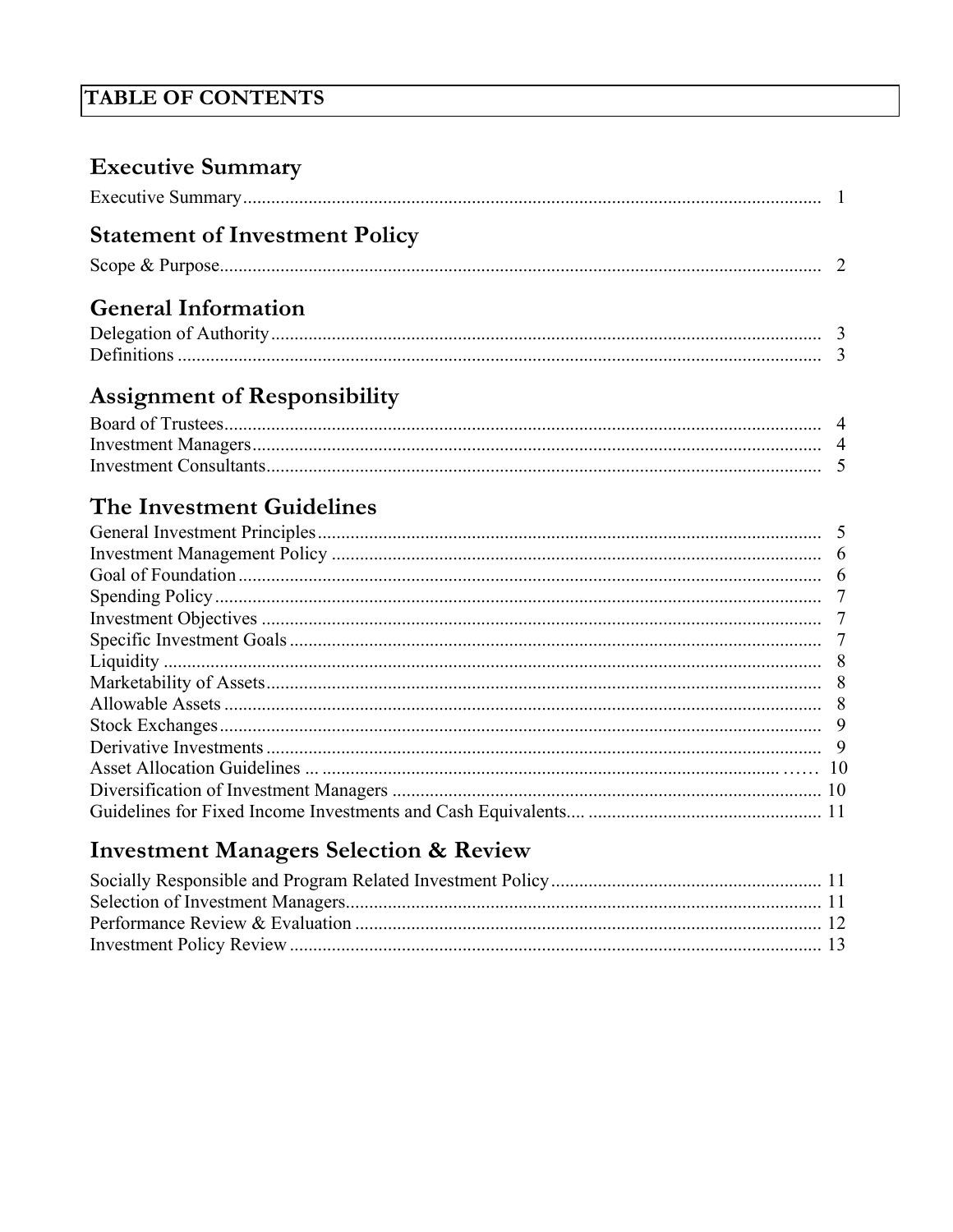## **EXECUTIVE SUMMARY**

| Type of Plan            | Foundation                                                                        |
|-------------------------|-----------------------------------------------------------------------------------|
| Time Horizon:           | Long Term $(10$ Years +)                                                          |
| <b>Expected Return:</b> | Consumer Price Index $(CPI) + 5.0\%$ over the<br>expected Investment Time Horizon |
| <b>Risk Tolerance:</b>  | Moderate                                                                          |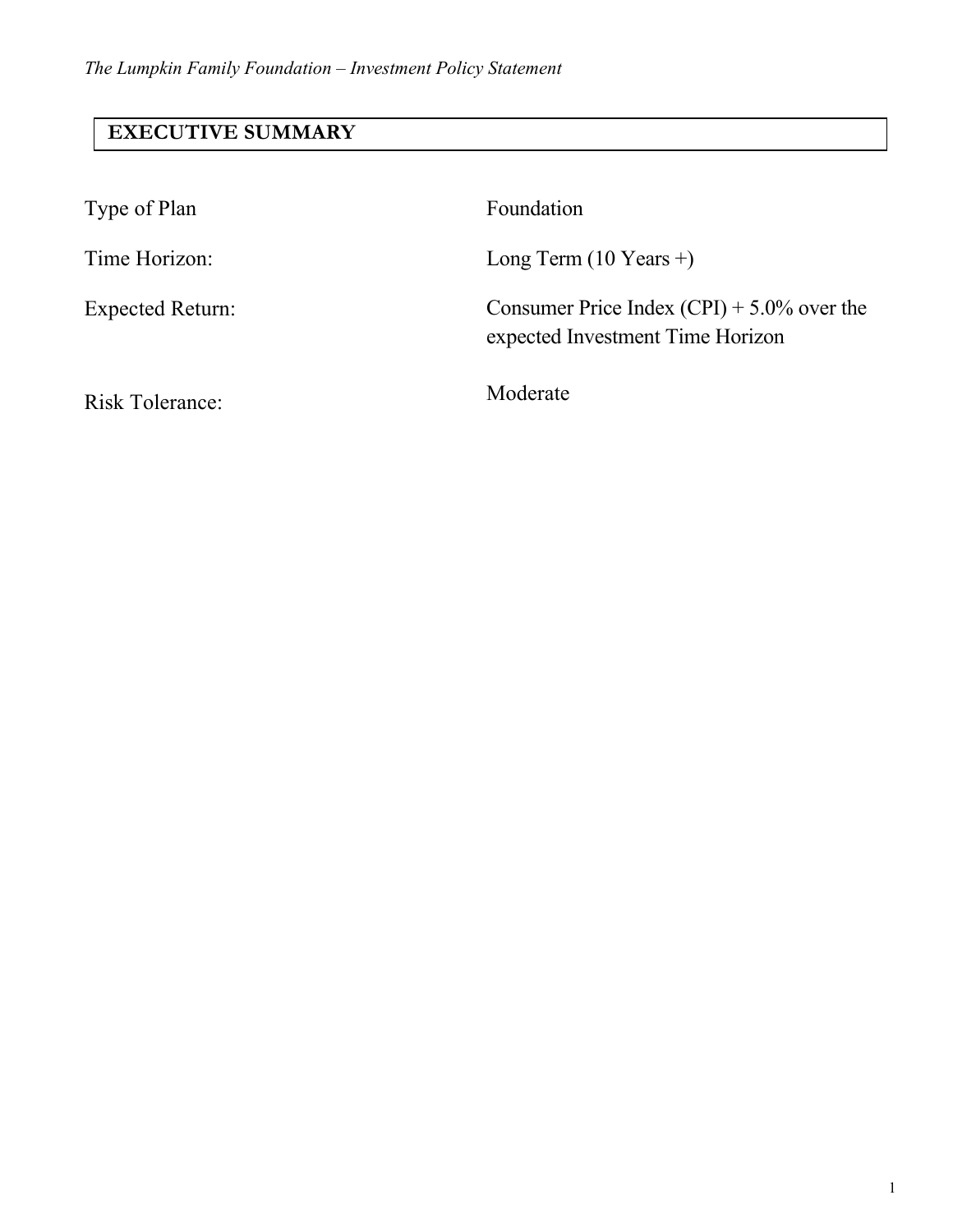## **Statement of Investment Policy, Objectives, and Guidelines The Lumpkin Family Foundation**

### **BACKGROUND**

The Lumpkin Family Foundation, a not-for-profit corporation, (the Fund or the Foundation) was established in 1953. This statement of investment policy reflects the investment policy, objectives, and constraints applicable to The Lumpkin Family Foundation. The Foundation's Board of Trustees (the Board) is responsible for managing the investment process of the Foundation in a prudent manner with regard to preserving principal while providing commensurate returns. The Foundation strives to incorporate socially responsible and sustainable investment policies into their investment portfolios.

#### **PURPOSE OF THIS INVESTMENT POLICY STATEMENT**

This statement of investment policy is set forth by the Board of Trustees of The Lumpkin Family Foundation in order to:

- 1. Define and assign the responsibilities of all involved parties.
- 2. Establish a clear understanding for all involved parties of the investment goals and objectives of Fund assets.
- 3. Offer guidance and limitations to all investment managers regarding the investment of Fund assets.
- 4. Establish a basis for evaluating investment results.
- 5. Manage Fund assets according to prudent standards as established in common trust law.
- 6. Establish the relevant investment horizon for which the Fund assets will be managed.

In general, the purpose of this statement is to guide the investment management of the assets toward the desired results. This statement is intended to be a summary of the investment philosophy and the procedures that provide guidance for the Foundation and advisors. The statement should be reviewed and revised periodically to ensure it adequately reflects any changes related to the Foundation or the capital markets.

This statement supersedes all previous investment policy statements.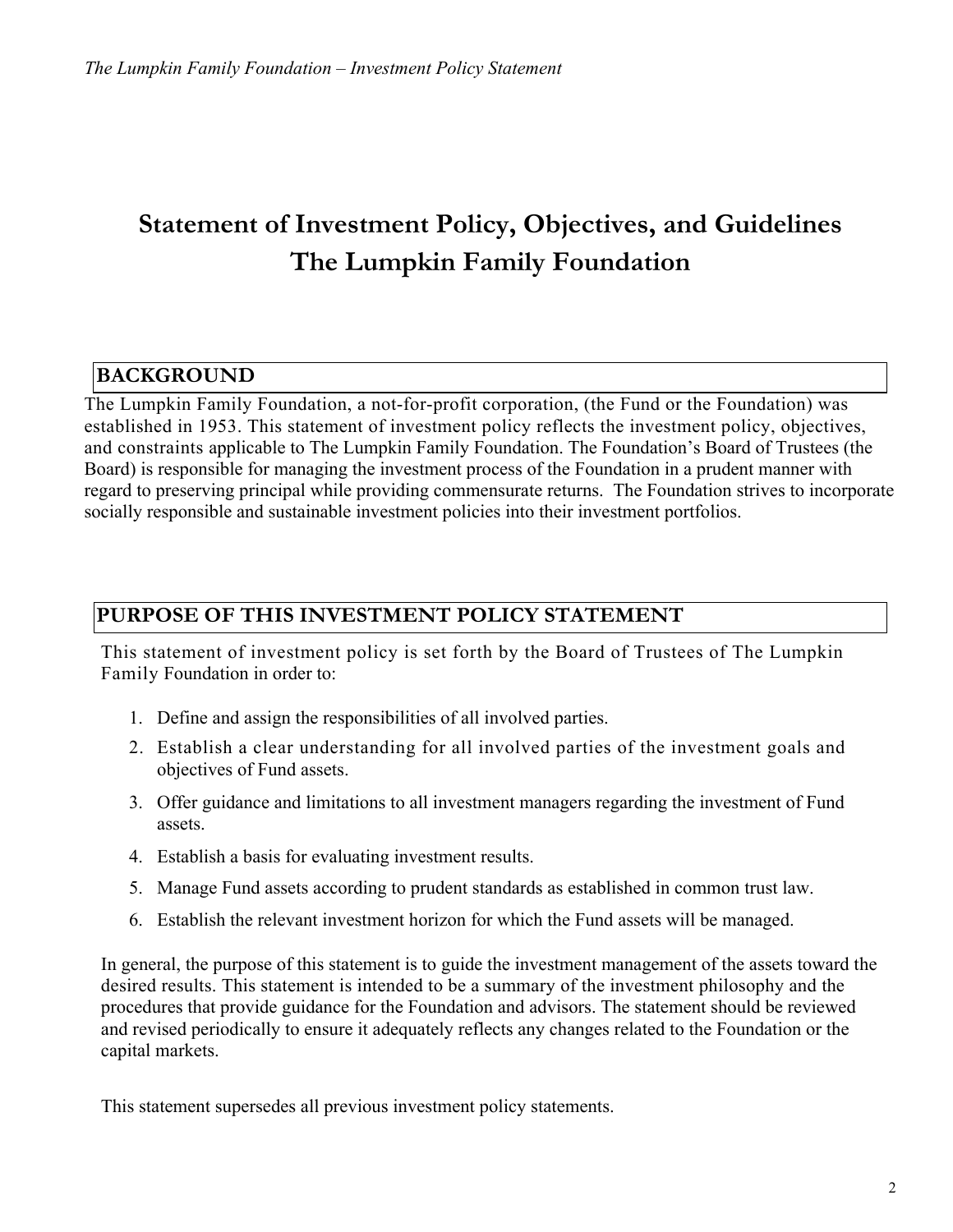#### **DELEGATION OF AUTHORITY**

The Board of Trustees of The Lumpkin Family Foundation is a fiduciary, and is responsible for directing and monitoring the investment management of Fund assets. As such, the Board may employee professional experts in various fields to perform assigned tasks These include, but are not limited to:

- 1. Investment Consultant(s). The consultant may assist the Board in: Establishing investment policy, objectives, and guidelines; selecting investment managers; reviewing such managers over time; measuring and evaluating investment performance; and other tasks as deemed appropriate.
- 2. Investment Manager(s). The investment manager has discretion to purchase, sell, or hold the specific securities that will be used to meet the Fund's investment objectives.
- 3. Custodian. The custodian will physically (or through agreement with a sub-custodian) maintain possession of securities owned by the Fund, collect dividend and interest payments, redeem maturing securities, and effect receipt and delivery following purchases and sales. The custodian may also perform regular accounting of all assets owned, purchased, or sold, as well as movement of assets into and out of the Fund accounts.
- 4. Additional specialists such as attorneys, auditors, and others may be employed by the Board to assist in meeting its responsibilities and obligations to administer Fund assets prudently.

All expenses for such experts must be customary and reasonable, and will be borne by the Fund as deemed appropriate and necessary.

The Board will not reserve any control over investment decisions, with the exception of specific limitations described in these statements. Managers will be held responsible and accountable to achieve the objectives herein stated. While it is not believed that the limitations will hamper investment managers, each manager should request modifications which they deem appropriate.

#### **DEFINITIONS**

- 1. "Fund" shall mean The Lumpkin Family Foundation.
- 2. "Board of Trustees" shall mean the governing board of The Lumpkin Family Foundation.
- 3. "Investment Committee" shall refer to a committee appointed by the Board and composed of members of the Board of Trustees and other individuals that provide guidance to the Board of Trustees of The Lumpkin Family Foundation.
- 4. "Fiduciary" shall mean any individual or group of individuals that exercise discretionary authority or control over fund management or any authority or control over management, disposition or administration of the Fund assets.
- 5. "Investment Manager" shall mean any individual, or group of individuals, employed to manage the investments of all or part of the Fund assets.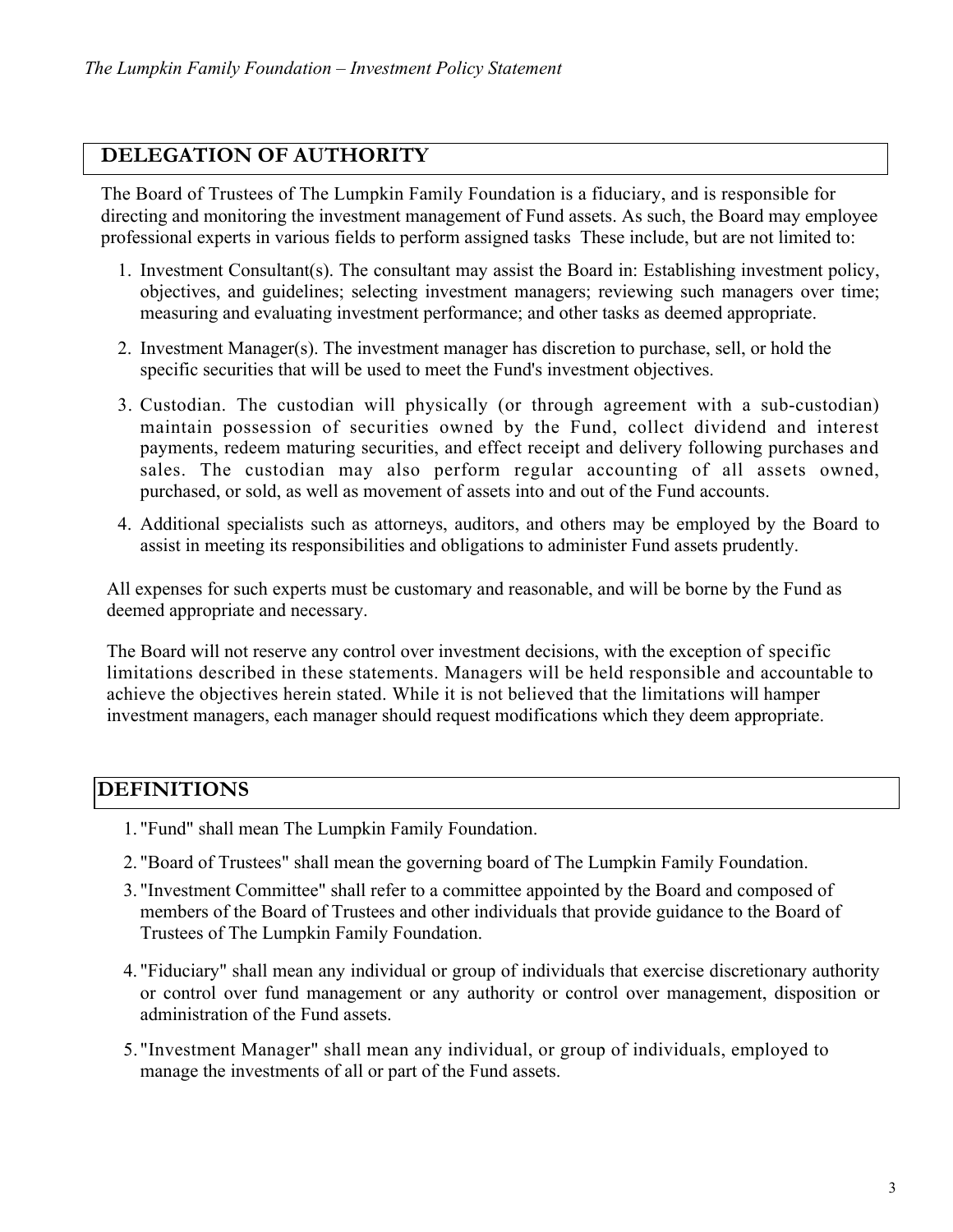- 5. "Investment Consultant" shall mean any individual or organization employed to provide advisory services, including advice on investment objectives and/or asset allocation, manager search, and performance monitoring.
- 6. "Securities" shall refer to the marketable investment securities which are defined as acceptable in this statement.
- 7. "Investment Horizon" shall be the time period over which the investment objectives, as set forth in this statement, are expected to be met. The investment horizon for this Fund is long-term, (10+ years) as the Foundation is designed to exist in perpetuity.

### **ASSIGNMENT OF RESPONSIBILITY**

#### **RESPONSIBILITY OF THE BOARD OF TRUSTEES**

The Board of Trustees is charged with the responsibility for the management of the assets of the Fund. The Board shall discharge its duties solely in the interest of the Fund, with the care, skill, prudence and diligence under the circumstances then prevailing, that a prudent man, acting in a like capacity and familiar with such matters would use in the conduct of an enterprise of a like character with like aims. The Investment Committee also provides guidance to the Board. The specific responsibilities of the Board of Trustees relating to the investment management of Fund assets include:

- 1. Projecting the Fund's financial needs, and communicating such needs to the investment managers on a timely basis.
- 2. Determining the Fund's risk tolerance and investment horizon, and communicating these to the appropriate parties.
- 3. Establishing reasonable and consistent investment objectives, policies and guidelines which will direct the investment of the Fund's assets and reviewing on a periodic basis.
- 4. Prudently and diligently selecting qualified investment professionals, including investment manager(s), investment consultant(s), and custodian(s).
- 5. Evaluating the performance of the investment manager(s) quarterly to assure adherence to policy guidelines and monitor investment objective progress.
- 6. Developing and enacting proper control procedures: For example, replacing investment manager(s) due to fundamental change in investment management process, or failure to comply with established guidelines.

#### **RESPONSIBILITY OF THE INVESTMENT MANAGER(S)**

Each investment manager of separate accounts must acknowledge in writing its acceptance of responsibility as a fiduciary. Each investment manager of separate accounts, mutual funds or commingled trusts will have full discretion to make all investment decisions for the assets placed under its jurisdiction, while observing and operating within all policies, guidelines, constraints, and philosophies as outlined in this statement unless governed by prospectus or separate trust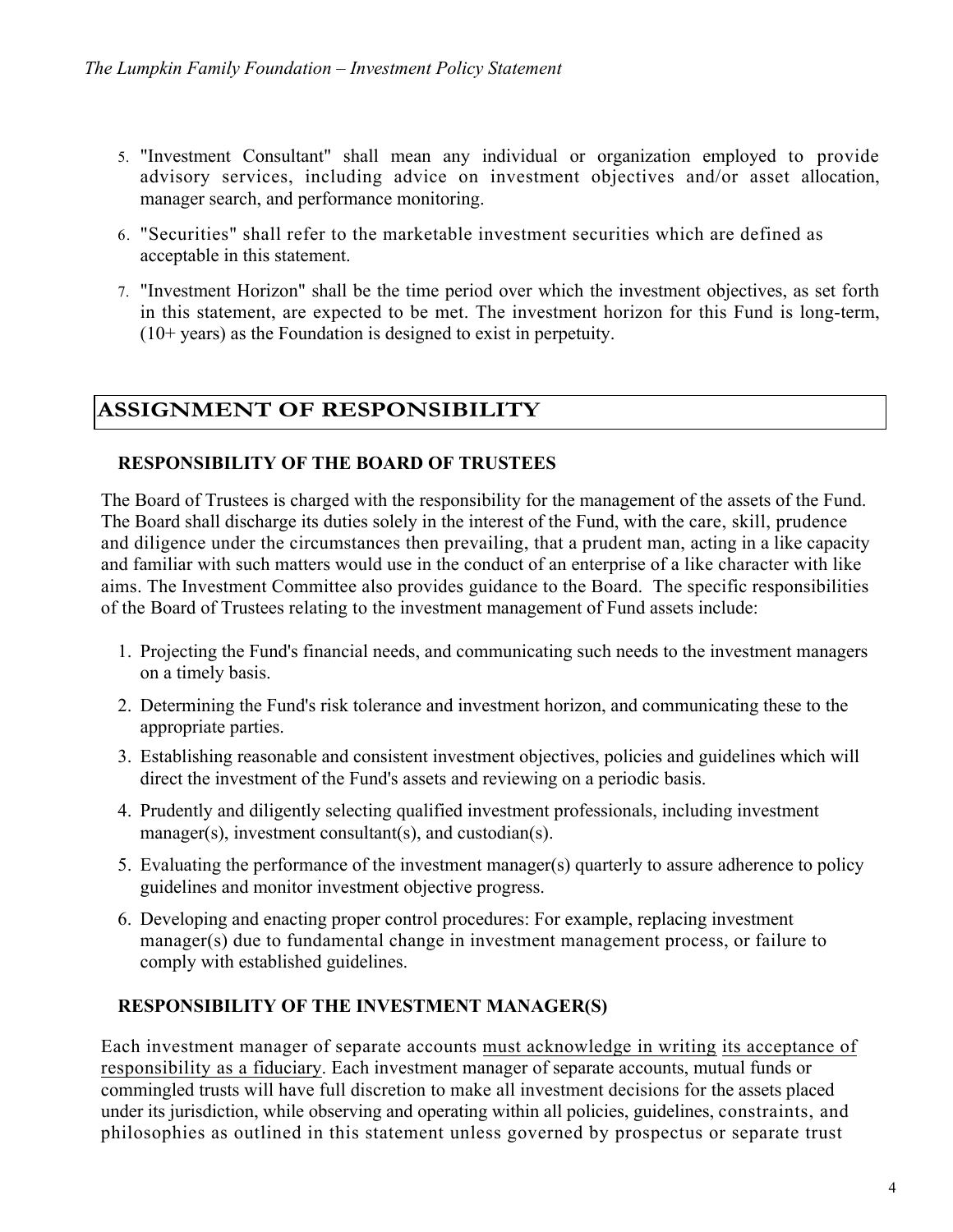document. Specific responsibilities of the investment manager(s) of separate accounts, mutual funds or commingled trusts include:

- 1. Discretionary investment management including decisions to buy, sell, or hold individual securities, and to alter asset allocation within the guidelines established in this statement.
- 2. Reporting, on a timely basis, quarterly investment performance results.
- 3. Voting proxies on behalf of the Fund, and communicating such voting records to the Investment Committee on a timely basis.

Additionally, the responsibilities listed below apply to investment managers of separate accounts:

- 4. Communicating any major changes to economic outlook, investment strategy, or any other factors which affect implementation of investment process, or the investment objective progress of the Fund's investment management.
- 5. Informing the Investment Committee regarding any qualitative change to investment management organization: Examples include changes in portfolio management personnel, ownership structure, investment philosophy, etc.

#### **RESPONSIBILITY OF THE INVESTMENT CONSULTANT(S)**

The investment consultant's role is that of an advisor to the Board of Trustees of The Lumpkin Family Foundation. Investment advice concerning the investment management of Fund assets will be offered by the investment consultant, and will be consistent with the investment objectives, policies, guidelines and constraints as established in this statement. Specific responsibilities of the investment consultant include:

- 1. Assisting in the development and periodic review of investment policy.
- 2. Advising the Foundation about the selection of and allocation to asset and style categories.
- 3. Conducting investment manager searches when requested by the Board.
- 4. Monitoring the performance of the investment manager(s) to provide the Investment Committee and the Board with the ability to determine the progress toward the investment objectives.
- 5. Communicating matters of policy, manager research, and manager performance to the Investment Committee and the Board.
- 6. Reviewing Fund investment history, historical capital markets performance and the contents of this investment policy statement to any newly appointed members of the Investment Committee and the Board.

#### **GENERAL INVESTMENT PRINCIPLES**

- 1. Investments shall be made solely in the interest of the Fund.
- 2. The Fund shall be invested with the care, skill, prudence, and diligence under the circumstances then prevailing that a prudent man acting in like capacity and familiar with such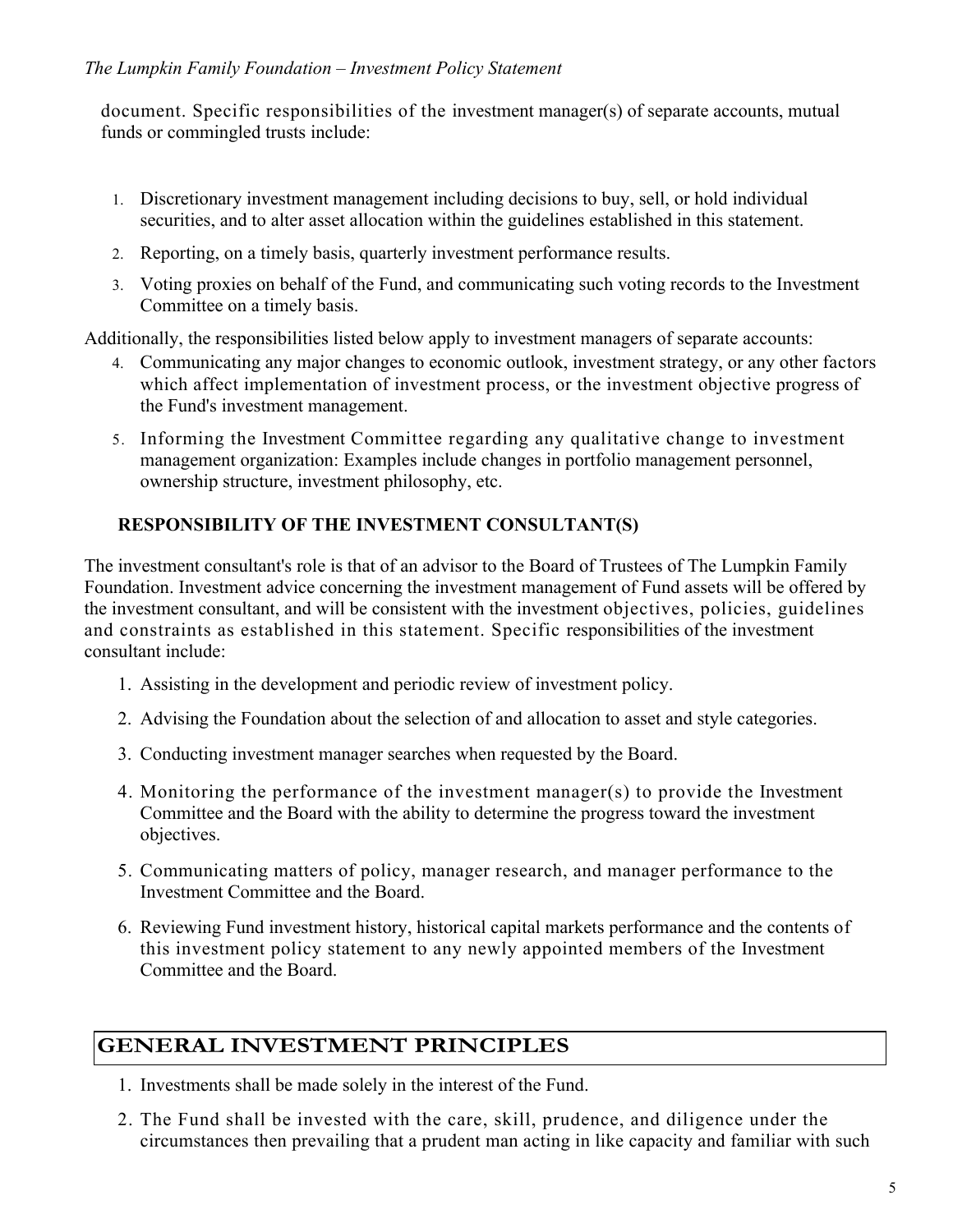#### *The Lumpkin Family Foundation – Investment Policy Statement*

matters would use in the investment of a fund of like character and with like aims.

- 3. Investment of the Fund shall be so diversified as to minimize the risk of large losses, unless under the circumstances it is clearly prudent not to do so.
- 4. The Board may employ one or more investment managers of varying styles and philosophies to attain the Fund's objectives.
- 5. Cash is to be employed productively at all times, by investment in short term cash equivalents to provide safety, liquidity, and return.

#### **INVESTMENT MANAGEMENT POLICY**

- 1. Preservation of Capital Consistent with their respective investment styles and philosophies, investment managers should make reasonable efforts to preserve capital, understanding that losses may occur in individual securities.
- 2. Risk Aversion Understanding that risk is present in all types of securities and investment styles, the Board of Trustees recognizes that some risk is necessary to produce long-term investment results that are sufficient to meet the Fund's objectives. However, the investment managers are to make reasonable efforts to control risk, and will be evaluated regularly to ensure that the risk assumed is commensurate with the given investment style and objectives.
- 3. Adherence to Investment Discipline Investment managers are expected to adhere to the investment management styles for which they were hired. Managers will be evaluated regularly for adherence to investment discipline.

#### **GOAL OF FOUNDATION**

The Board of Trustees feels that grants to be made in the future are as important as grants made today. This is consistent with the philosophy that this Foundation is to exist in perpetuity, and therefore, should provide for grant making in perpetuity. To attain this goal, the overriding objective of this Foundation is to maintain purchasing power. That is, net of spending, the objective is to grow the aggregate portfolio value at the rate of inflation, at a minimum, over the Foundation's investment horizon. The Foundation's specific investment objectives will be established later in this document.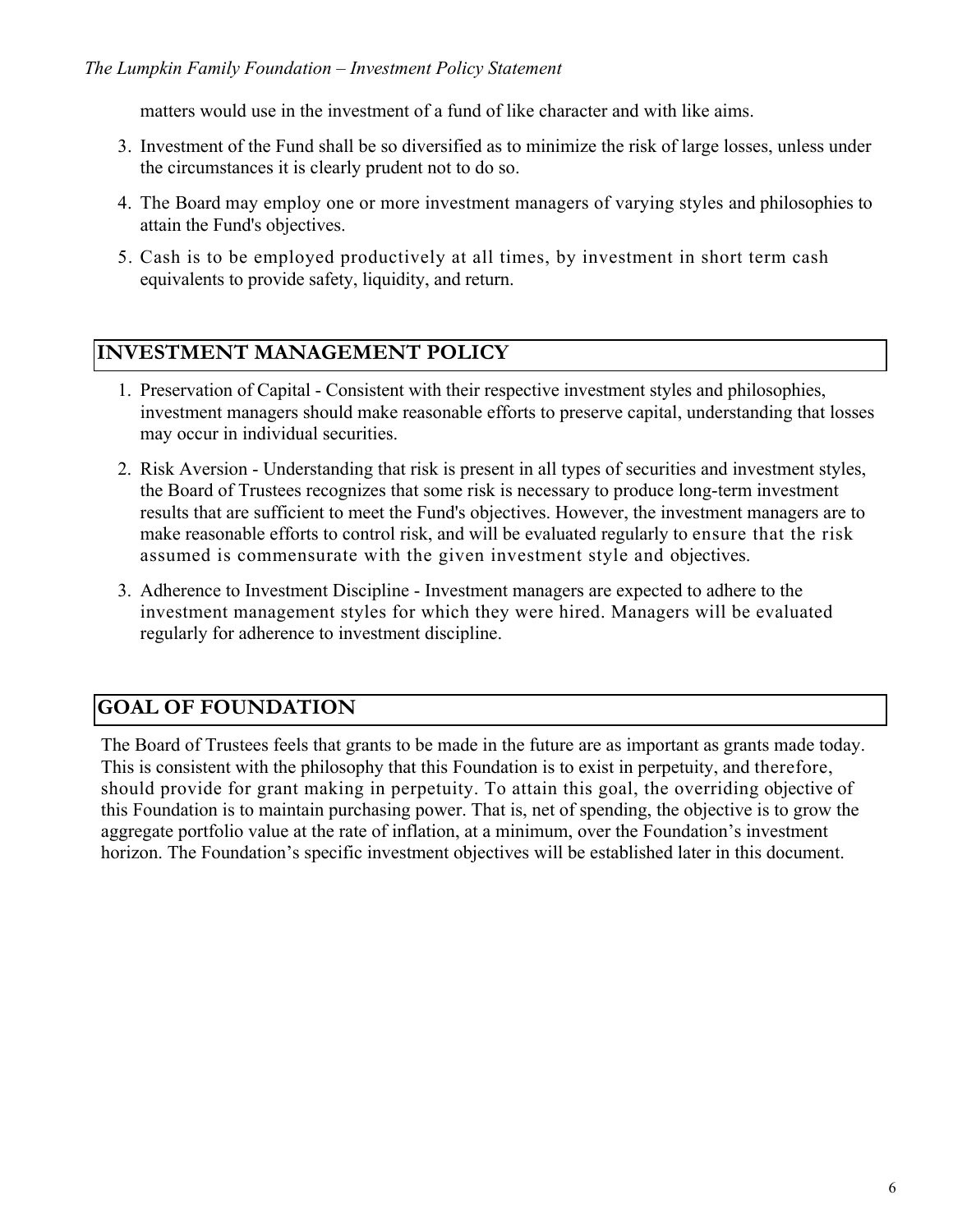#### **SPENDING POLICY**

Future giving (contributions) to the Foundation is expected to be inconsistent, and therefore, unpredictable. As a result, the Board of Trustees has set an investment strategy with the objective of maintaining purchasing power of the Foundation's assets before consideration of gifts. Accordingly, future giving will serve to increase purchasing power.

During December of each year, the Board of Trustees approves the annual budget based on input from members and committees. During that budget review process the minimum distribution requirements (5%) as set forth by the IRS is estimated to ensure that annual spending exceeds this minimum threshold.

### **INVESTMENT OBJECTIVES**

In order to meet its needs, the investment objective of The Lumpkin Family Foundation is to, exclusive of contributions or withdrawals, grow the Fund over the long-term (defined as a period of 10 or more years).

#### **SPECIFIC INVESTMENT GOALS**

Over the investment horizon established in this statement, it is the goal of the aggregate Fund assets to exceed:

Consumer Price Index  $(CPI) + 5.0\%$  over the expected Investment Time Horizon

The investment goals above are the objectives of the aggregate Fund, and are not meant to be imposed on each investment account (if more than one account is used). The goal of each investment manager, over the investment horizon, shall be to:

- 1. Meet or exceed the market index (net of investment fees), or blended market index, selected and agreed upon by the Investment Committee and the Board that most closely corresponds to the style of investment management.
- 2. Display an overall level of risk in the portfolio which is consistent with the risk associated with the benchmark specified above. Risk will be measured by the standard deviation of quarterly returns.
- 3. Rank in the top one-third of an appropriate peer group of actively managed portfolios.

The Investment Committee and the Board recognize that this return objective may not be meaningful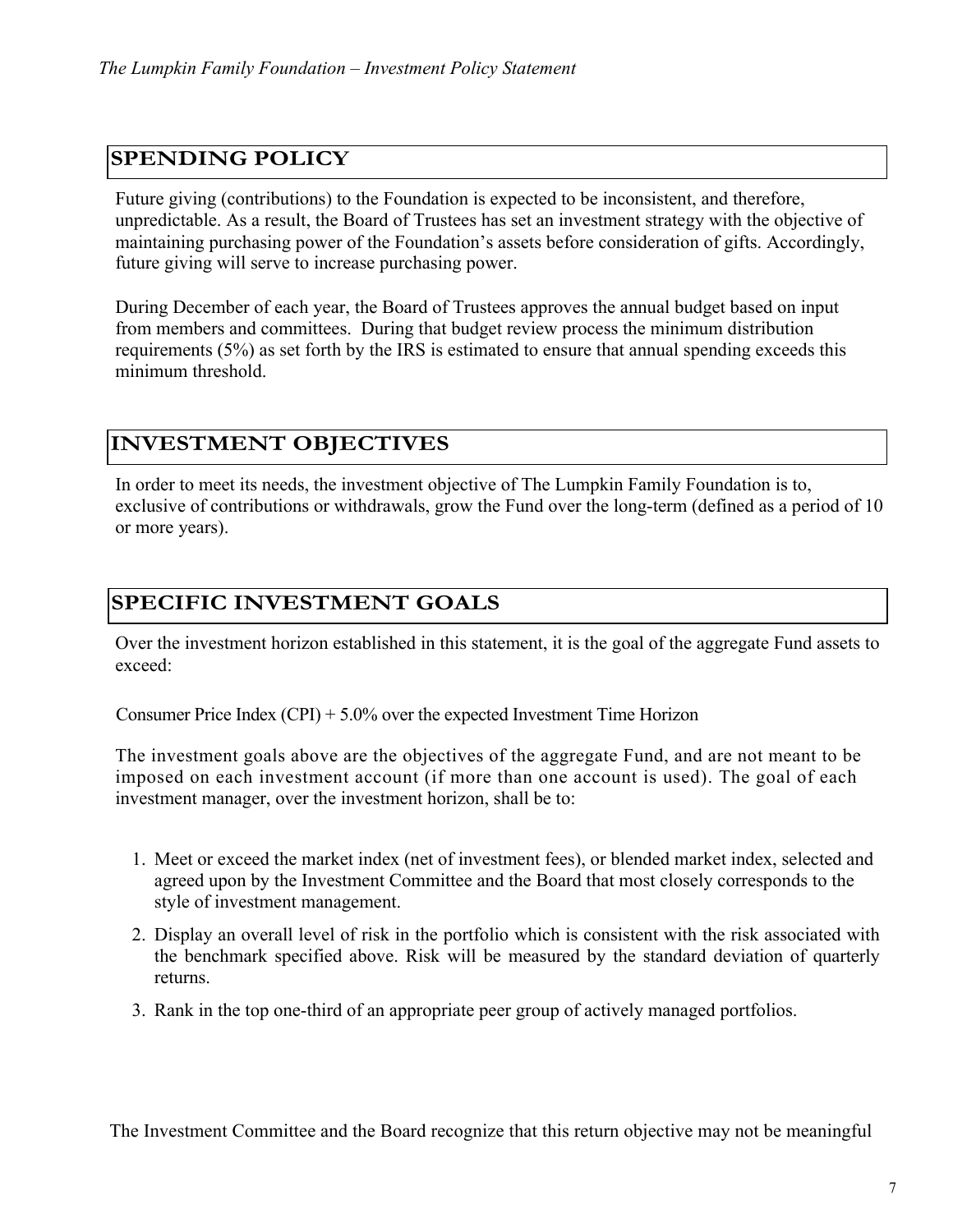during some time periods. In order to ensure that investment opportunities available over a specific time period are fairly evaluated, the Investment Committee and the Board will use comparative performance statistics to evaluate investment results.

While these performance standards should be achieved over a complete market cycle, the Investment Committee and the Board will also monitor performance over rolling three- and five-year periods.

Specific investment goals and constraints for each investment manager, if any, shall be incorporated as part of this statement of investment policy. Each manager shall receive a written statement outlining his specific goals and constraints as they differ from those objectives of the entire Fund.

## **LIQUIDITY**

To minimize the possibility of a loss occasioned by the sale of a security forced by the need to meet a required payment, the Board of Trustees will periodically provide the appropriate parties with an estimate of expected net cash flow. The Board will notify the appropriate parties in a timely manner, to allow sufficient time to build up necessary liquid reserves.

To maintain the ability to deal with unplanned cash requirements and annual withdrawals that might arise, the Board of Trustees requires that a sufficient amount of monies shall be maintained in cash or cash equivalents, including money market funds or short-term U.S. Treasury bills.

## **MARKETABILITY OF ASSETS**

The Board of Trustees requires that most Fund assets be invested in liquid securities, defined as securities that can be transacted quickly and efficiently for the Fund, with minimal impact on market price.

## **ALLOWABLE ASSETS**

1. Cash Equivalents

- Treasury Bills
- Money Market Funds
- STIF Funds
- Commercial Paper
- Banker's Acceptances
- Repurchase Agreements
- Certificates of Deposit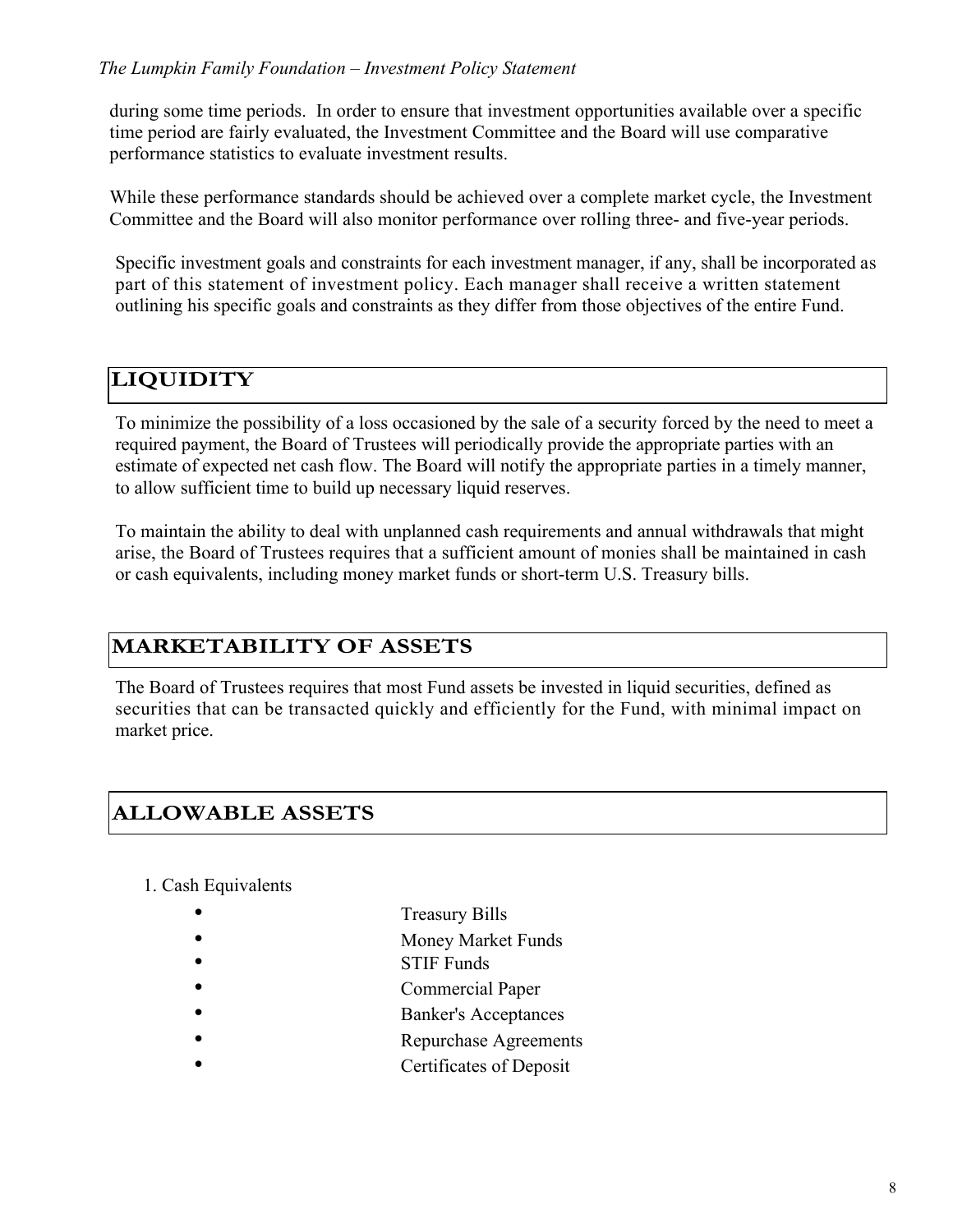- 2. Fixed Income Securities
	- U.S. Government and Agency Securities
	- Corporate Notes and Bonds
	- Mortgage Backed Bonds
	- Preferred Stock

#### 3. Equity Securities

- Common Stocks
- Convertible Notes and Bonds
- Convertible Preferred Stocks
- **American Depository Receipts (ADRs) of Non-U.S. Companies** 
	- Stocks of Non-U.S. Companies (Ordinary Shares)

#### 4. Mutual Funds

- Mutual Funds which invest in securities as allowed in this statement.
- 5. Alternative Investments\*
	- Commodities and Futures Contracts
	- Private Placements
	- **Options**
	- Limited Partnerships
	- Venture Capital Investments
	- Real Estate Properties
	- Hedge Funds

\*Allowed only in a dedicated portfolio approved by the Board of Trustees

## **STOCK EXCHANGES**

To ensure marketability and liquidity, investment manager(s) of separate accounts will execute equity transactions through the following exchanges: New York Stock Exchange; American Stock Exchange; and NASDAQ over-the-counter market. In the event that an investment manager determines that there is a benefit or a need to execute transactions in exchanges other than those listed in this statement, written approval is required from the Board.

#### **DERIVATIVE INVESTMENTS**

Derivative securities are defined as synthetic securities whose price and cash flow characteristics are based on the cash flows and price movements of other underlying securities. Most derivative securities are derived from equity or fixed income securities and are packaged in the form of options, futures,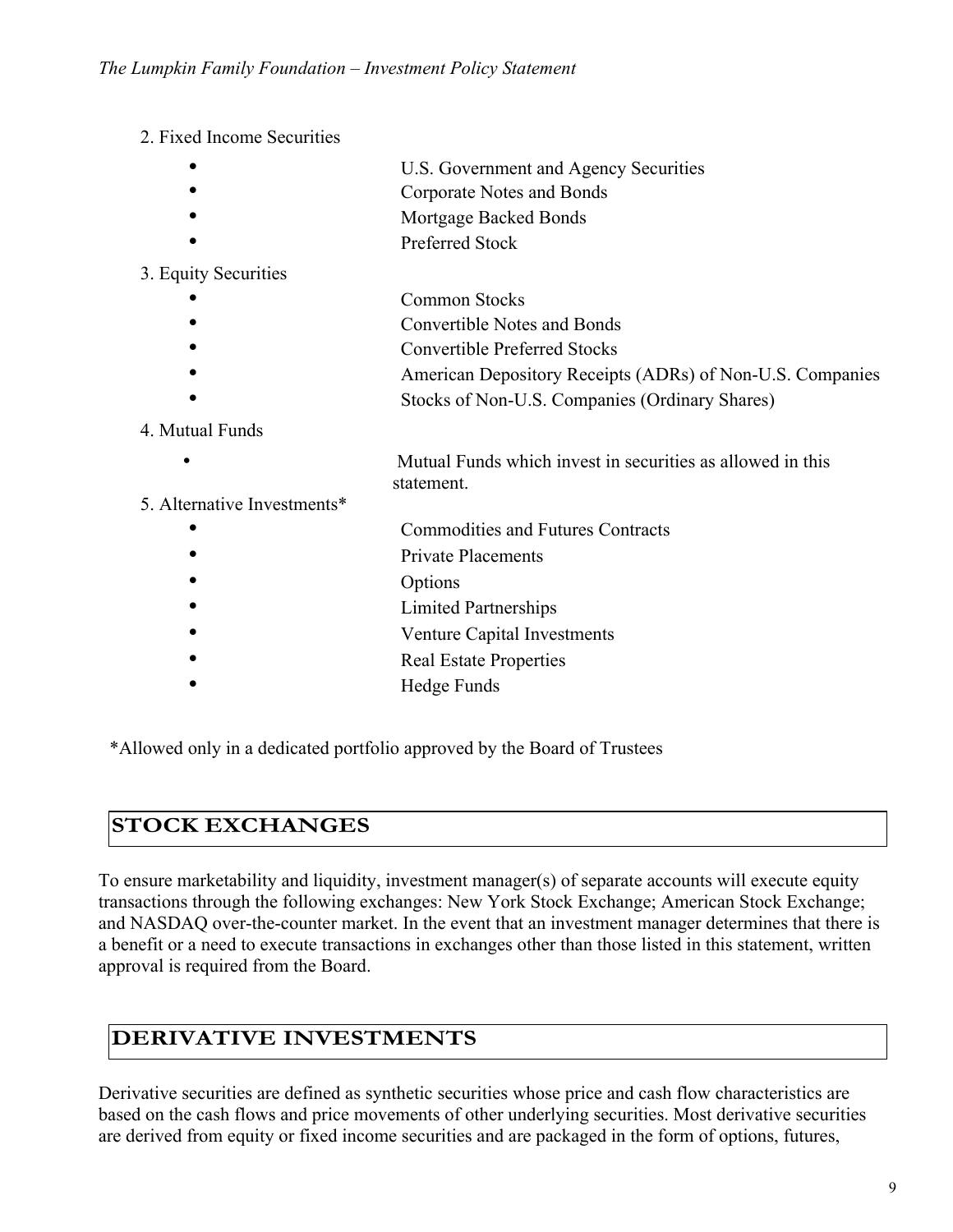#### *The Lumpkin Family Foundation – Investment Policy Statement*

CMOs (PAC bonds, I0s, POs, residual bonds, etc.), and interest rate swaps, among others. The Board feels that many derivative securities are relatively new and therefore have not been observed over multiple economic cycles. Due to this uncertainty, the Board will take a conservative posture on derivative securities. Since it is anticipated that new derivative products will be created each year, it is not the intention of this document to list specific derivatives that are prohibited from investment, rather it will form a general policy on derivatives. Unless a specific type of derivative security is allowed in this document, the investment manager(s) of separate accounts must seek permission from the Board to include derivative investments in the Fund's portfolio. The investment manager(s) must present detailed information as to the expected return and risk characteristics of such investment vehicles. Mutual funds and commingled trusts are governed by their respective prospectus or trust documents and are exempt from seeking permission from the Board.

## **ASSET ALLOCATION GUIDELINES**

Investment management of the assets of The Lumpkin Family Foundation shall be in accordance with the asset allocation guidelines as included on Exhibit A:

- 1. The Fund should maintain the asset allocation and be measured against the policy benchmark as included on Exhibit A.
- 2. The Board may employ investment managers whose investment disciplines require investment outside the established asset allocation guidelines. However, taken as a component of the aggregate Fund, such disciplines must fit within the overall asset allocation guidelines established in this statement. Such investment managers will receive written direction from the Board regarding specific objectives and guidelines.
- 3. In the event that the above aggregate asset allocation guidelines are violated, for reasons including but not limited to market price fluctuations, the Board will instruct the investment manager(s) to bring the portfolio(s) into compliance with these guidelines as promptly and prudently as possible. In the event that any individual investment manager's portfolio is in violation with its specific guidelines, for reasons including but not limited to market price fluctuations, the Board expects that the investment manager will bring the portfolio into compliance with these guidelines as promptly and prudently as possible without instruction from the Board.

## **DIVERSIFICATION FOR INVESTMENT MANAGERS**

In order to achieve a prudent level of portfolio diversification, the securities of any one company should not exceed 5% of the total fund (at cost), and no more than 20% of the total fund should be invested in any one industry sector. If, as a result of market growth, the holding of any individual security should exceed 10%, or any industry should exceed 25%, the managers should endeavor to reduce the exposure back to the purchase guidelines within 30 days.

An exception, to the above limit of 5% of Fund cost on individual securities, is the Foundation's long standing position held in First Mid-Illinois Bancshares, Inc. (FMBH). This security however is subject to the guidelines of not exceeding 10% of the total Fund, unless authorized by the Board of Trustees. FMBH is headquartered in Mattoon Illinois and has a service area encompassing East Central Illinois. The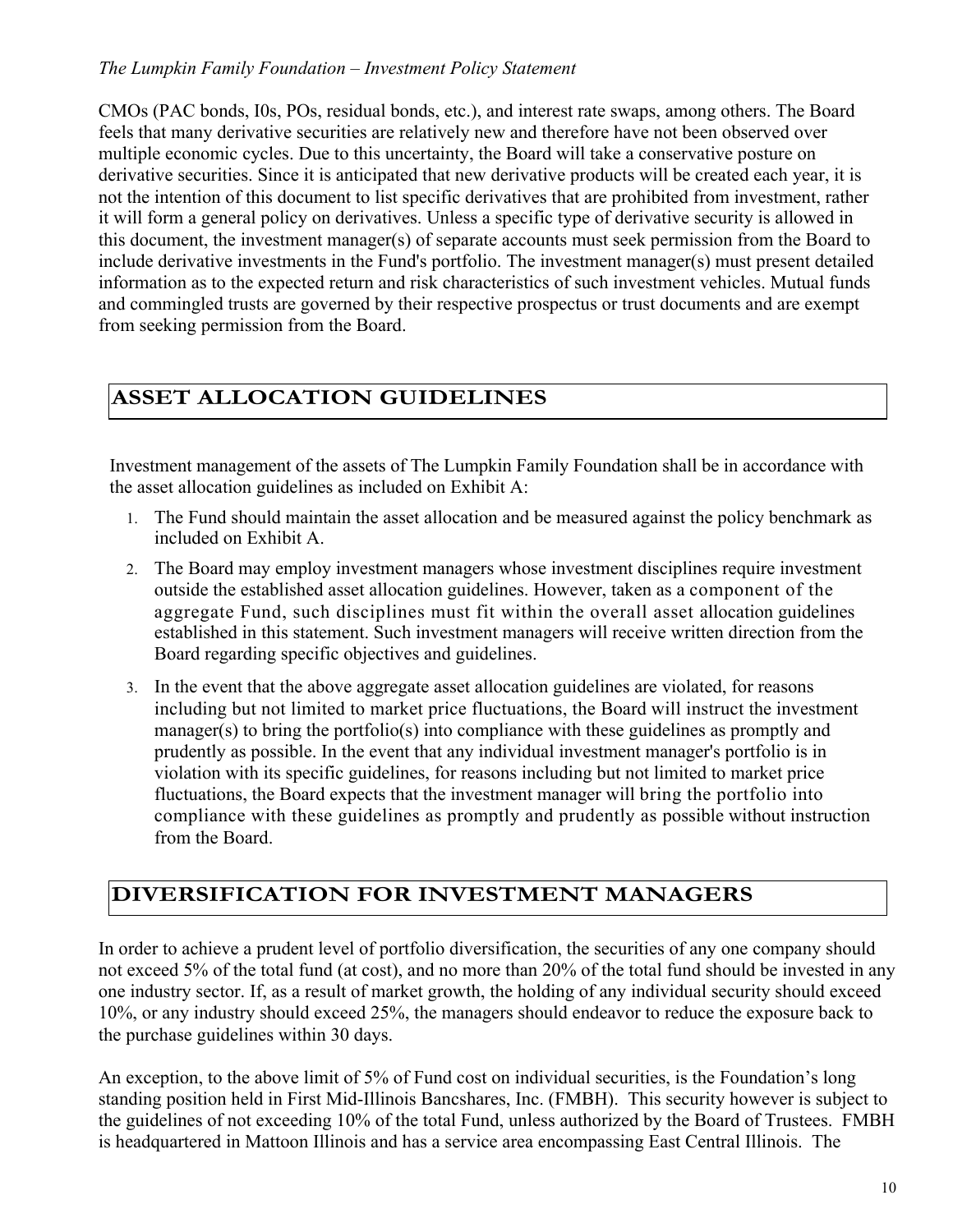#### *The Lumpkin Family Foundation – Investment Policy Statement*

Foundation believes in the capabilities of a locally owned bank to foster economic and community development and believes a stable ownership base is one way that we can continue to encourage and facilitate that development.

## **GUIDELINES FOR FIXED INCOME INVESTMENTS AND CASH EQUIVALENTS**

- 1. Fund assets may be invested only in investment grade bonds rated BBB (or equivalent) or better.
- 2. Fund assets may be invested only in commercial paper rated Al (or equivalent) or better.
- 3. The average weighted duration for Foundation assets shall remain +/- 25% of the average duration for the Barclays Capital Intermediate Gov't/ Credit Index.
- 4. Money Market Funds selected shall contain securities whose credit rating at the absolute minimum would be rated investment grade by Standard and Poor's, and/or Moody's.

Within the above restriction, the Managers have complete discretion over timing and selection of fixed income securities.

## **SOCIALLY RESPONSIBLE AND PROGRAM RELATED INVESTMENT POLICY**

To the extent possible, the Foundation incorporates these practices into their selection of investment managers.

- 1. The Board allows for up to 5% of the Fund to be invested in community development investments with the intention to support the mission of the Foundation with an emphasis reflecting our heritage in East Central Illinois.
- 2. When possible, The Foundation selects investment managers that incorporate analysis of sustainable business practices, such as sound environmental policies, corporate governance and employment diversity policies, into their investment criteria.
- 3. The Foundation also restricts investments in the companies involved in the following:
	- gaming industries
	- production of tobacco products
	- manufacture of weapons

#### **SELECTION OF INVESTMENT MANAGERS**

The Board of Trustees' selection of investment manager(s) must be based on prudent due diligence procedures. A qualifying investment manager must be a registered investment advisor under the Investment Advisors Act of 1940, a mutual fund or a bank or insurance company. The Board of Trustees requires that each investment manager of separate accounts provide, in writing, acknowledgment of fiduciary responsibility to The Lumpkin Family Foundation.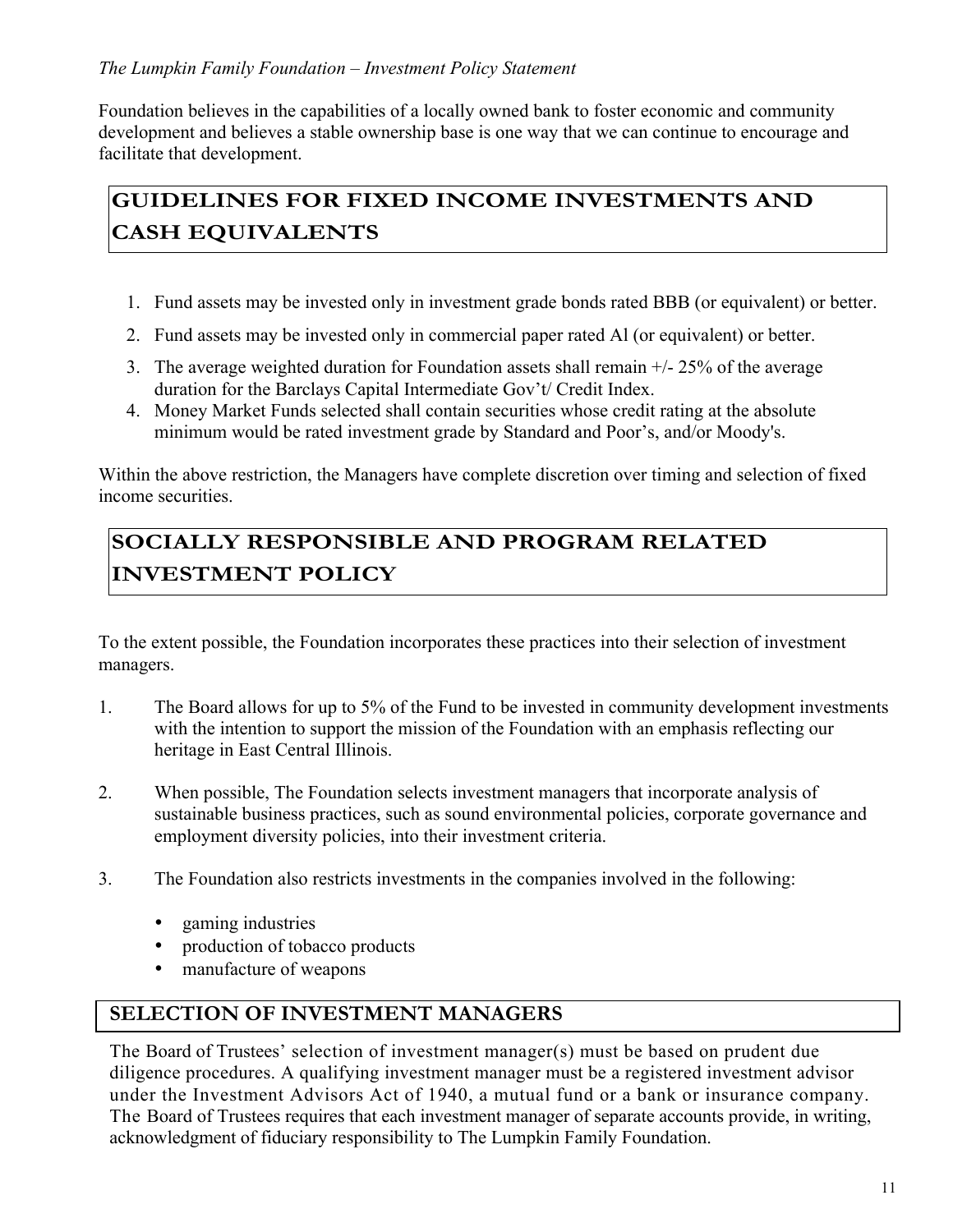The Board has adopted a separate policy, outlining the procedures for selection of an investment manager, which includes the following criteria:

- 1. Does the investment manager's style fill a need in the Fund's approved asset allocation model?
- 2. Does the investment manager have a performance record of being in the top  $25<sup>th</sup>$ percentile for at least three of the past five years?
- 3. Can the investment manager achieve the endorsement of our investment consultant?
- 4. Would the investment manager's addition create an unacceptable administrative burden?
- 5. Are the investment manager's fees and related expenses reasonable relative to comparable alternatives?
- 6. Does this investment vehicle reflect the values of The Lumpkin Family Foundation?

#### **PERFORMANCE REVIEW AND EVALUATION**

Investment performance reviews of all investment managers will be conducted quarterly to ascertain the progress of each manager versus the return objectives. In special circumstances (e.g., poor performance, material change in personnel, etc.), more frequent meetings may be scheduled. In addition, the overall Foundation investment performance is evaluated quarterly along with assessment of the Foundation's adherence to investment policies.

Listed below are items which will be evaluated by the investment consultant in the ongoing effort to ensure the investment managers are in compliance with the policies and objectives stated herein. None of these circumstances or events shall serve as automatic causes for changing investment managers, but will merely indicate the need for review. Any recommendations by the investment manager as to changes in the investment guidelines should be submitted to the Board of Trustees in writing.

Performance reviews will focus on:

- Comparison of managers' results to funds using similar policies (in terms of diversification, volatility, style, etc.)
- The opportunities available in both equity and debt markets, including the Standard & Poor's 500 Stock Index and the S&P 500 Barra Growth or Value Indices for large cap equities, The Russell 2000 Index for small cap stocks, the MCSI EAFE Index for non-U.S., equities, and the Barclay's Aggregate Bond Index for fixed income securities
- Investment manager adherence to the Policy guidelines
- Material changes in the manager organizations, such as in investment philosophy, personnel, acquisitions or losses of major accounts, etc.

The investment managers are encouraged to have open communication with Board on all significant matters pertaining to investment policies and the management of the assets.

The investment managers are responsible for keeping the Board, or its designee, advised of any material changes in personnel, investment strategy, or other pertinent information potentially affecting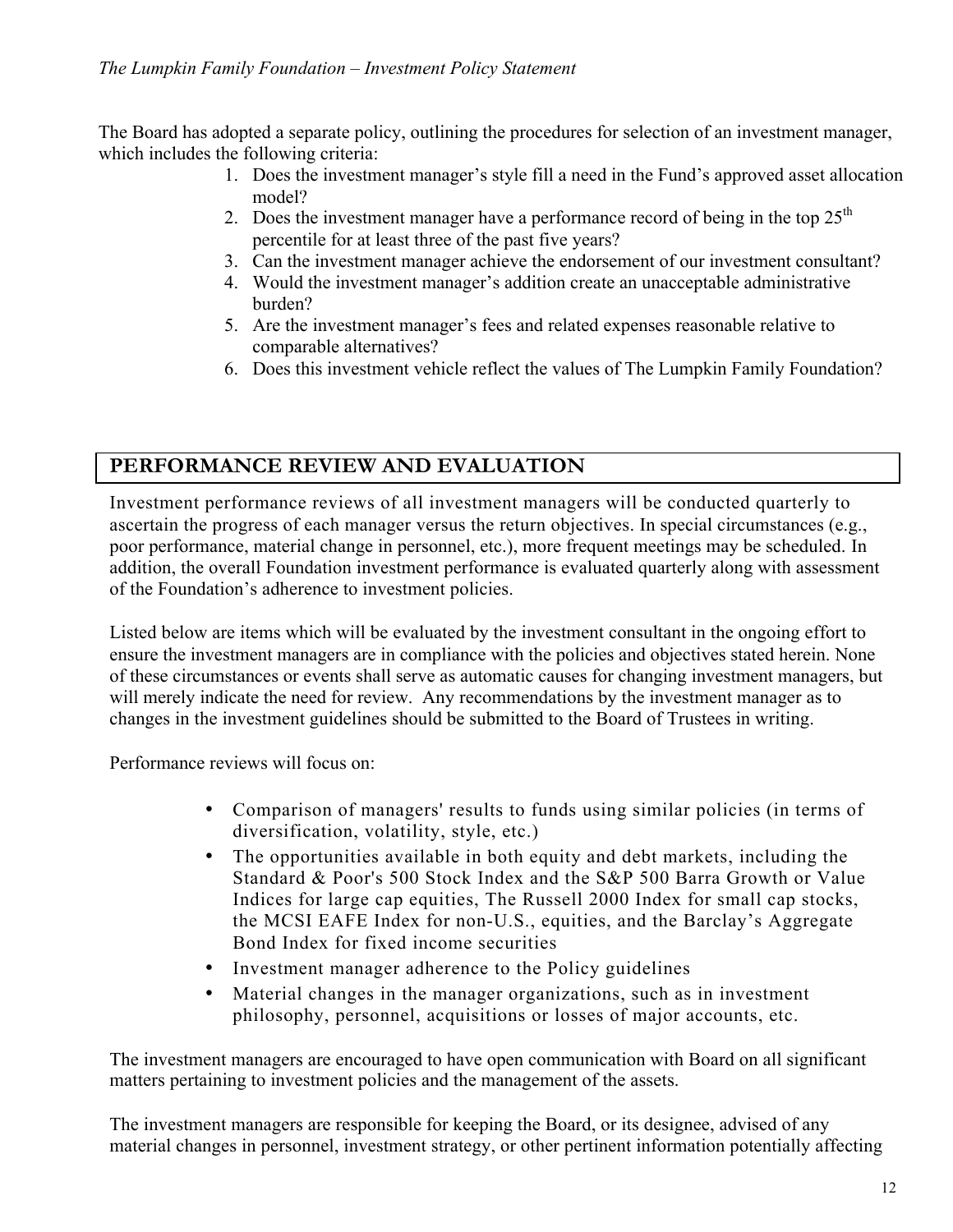performance of their portfolios.

In the event that a review is required of an investment manager, the Board will evaluate the manager in question and determine the appropriate course of action. The Board may draw one of three conclusions:

- Satisfied with Explanation Continue to monitor the manager quarterly. The Board is content with the results of the investment manager review.
- Place manager on Watch List The investment manager is put on a watch list to be scrutinized quarterly for one year, at which time the Board will reevaluate the manager and make a recommendation to upgrade or downgrade the manager.
- Terminate Terminate the relationship with the investment manager as soon as possible.

Independent of the aforementioned review process, the Board of Trustees retains the right to terminate a relationship with a manager at any time, subject to the investment management agreement.

#### **INVESTMENT POLICY REVIEW**

To assure continued relevance of the guidelines, objectives, financial status and capital markets expectations as established in this statement of investment policy, the Board plans to review the investment policy periodically to assure that it meets the objectives of the Foundation.

This statement of investment policy is adopted on MM/DD/YYYY by the Board of Trustees of The Lumpkin Family Foundation.

Board President

Investment Committee Chair

Executive Director - The Lumpkin Family Foundation